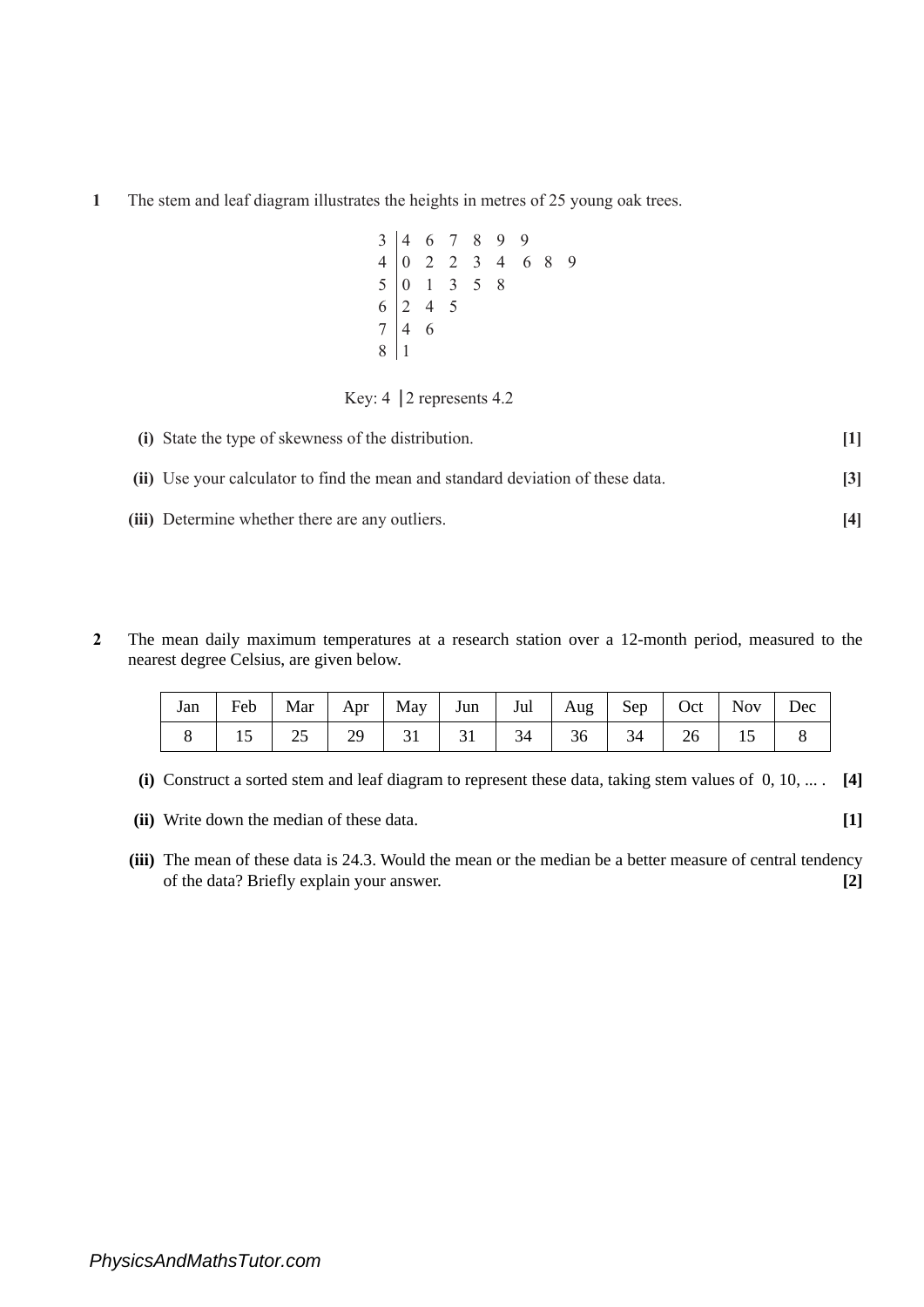**3** The stem and leaf diagram shows the weights, rounded to the nearest 10 grams, of 25 female iguanas.

8 3 9  $9 \mid 3 \mid 5 \mid 6 \mid 6 \mid 8 \mid 9 \mid 9$  $10 \ 0 \ 2 \ 2 \ 3 \ 4 \ 6 \ 9$  $11 \t2 \t4 \t7 \t8$  $12 \mid 3 \mid 4 \mid 5$  $13 \mid 2$ 

Key:  $11 \mid 2$  represents 1120 grams

| (i) Find the mode and the median of the data. |  |
|-----------------------------------------------|--|
|                                               |  |

**(ii)** Identify the type of skewness of the distribution. **[1]**

**4** A camera records the speeds in miles per hour of 15 vehicles on a motorway. The speeds are given below.

73 67 75 64 52 63 75 81 77 72 68 74 79 72 71 **(i)** Construct a sorted stem and leaf diagram to represent these data, taking stem values of 50, 60, … . **[4] (ii)** Write down the median and midrange of the data. **[2] (iii)** Which of the median and midrange would you recommend to measure the central tendency of

the data? Briefly explain your answer. **[2]**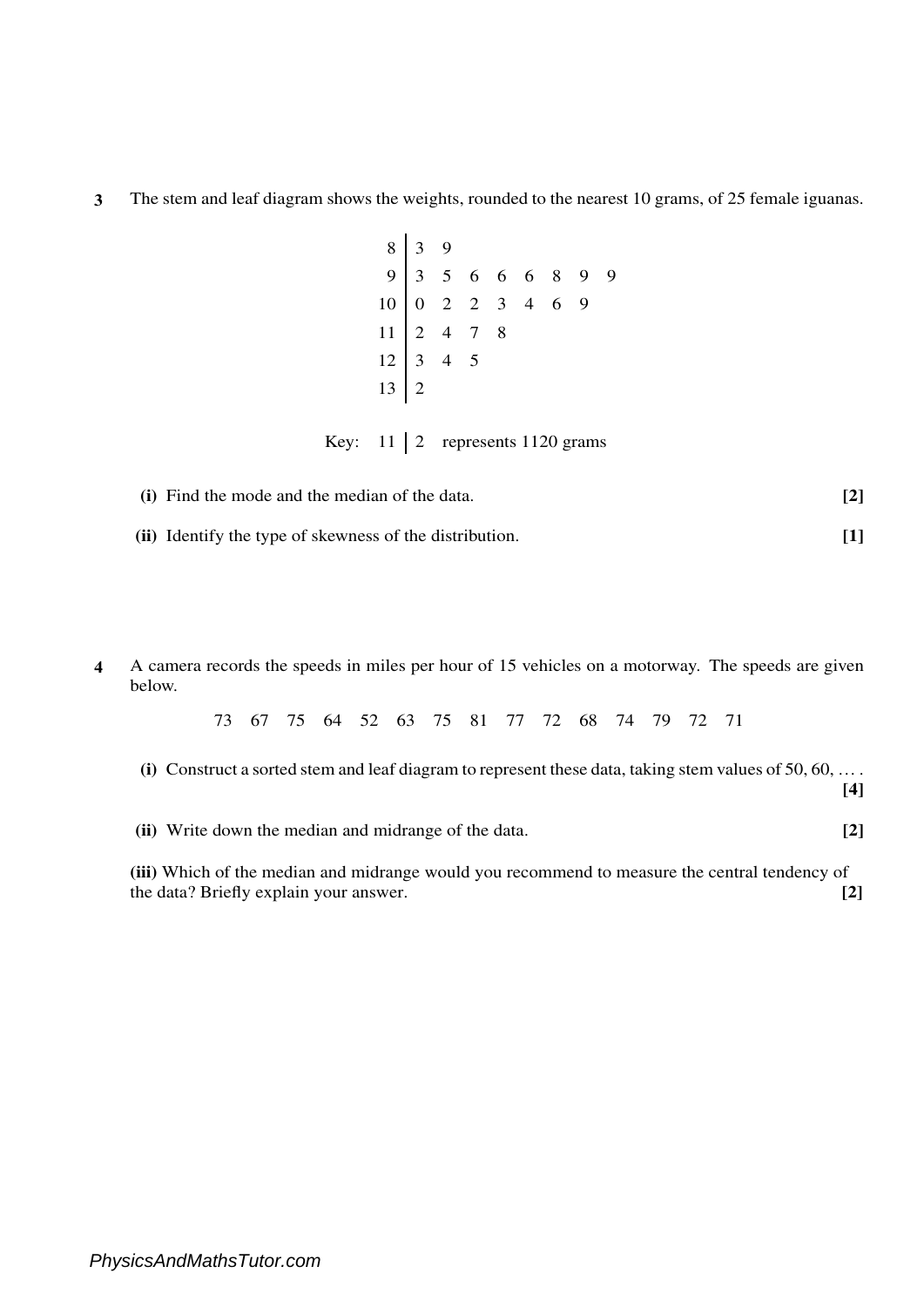**5** In a traffic survey, the number of people in each car passing the survey point is recorded. The results are given in the following frequency table.

| Number of people |  |  |
|------------------|--|--|
| Frequency        |  |  |

| (i) Write down the median and mode of these data.     | $\lceil 2 \rceil$ |
|-------------------------------------------------------|-------------------|
| (ii) Draw a vertical line diagram for these data.     | $\lceil 2 \rceil$ |
| (iii) State the type of skewness of the distribution. |                   |

**6** A supermarket chain buys a batch of 10 000 scratchcard draw tickets for sale in its stores. 50 of these tickets have a £10 prize, 20 of them have a £100 prize, one of them has a £5000 prize and all of the rest have no prize. This information is summarised in the frequency table below.

| Prize money |      | £10 | £100 | £5000 |
|-------------|------|-----|------|-------|
| Frequency   | 9929 |     |      |       |

- **(i)** Find the mean and standard deviation of the prize money per ticket. **[4]**
- **(ii)** I buy two of these tickets at random. Find the probability that I win either two £10 prizes or two £100 prizes. **[3]**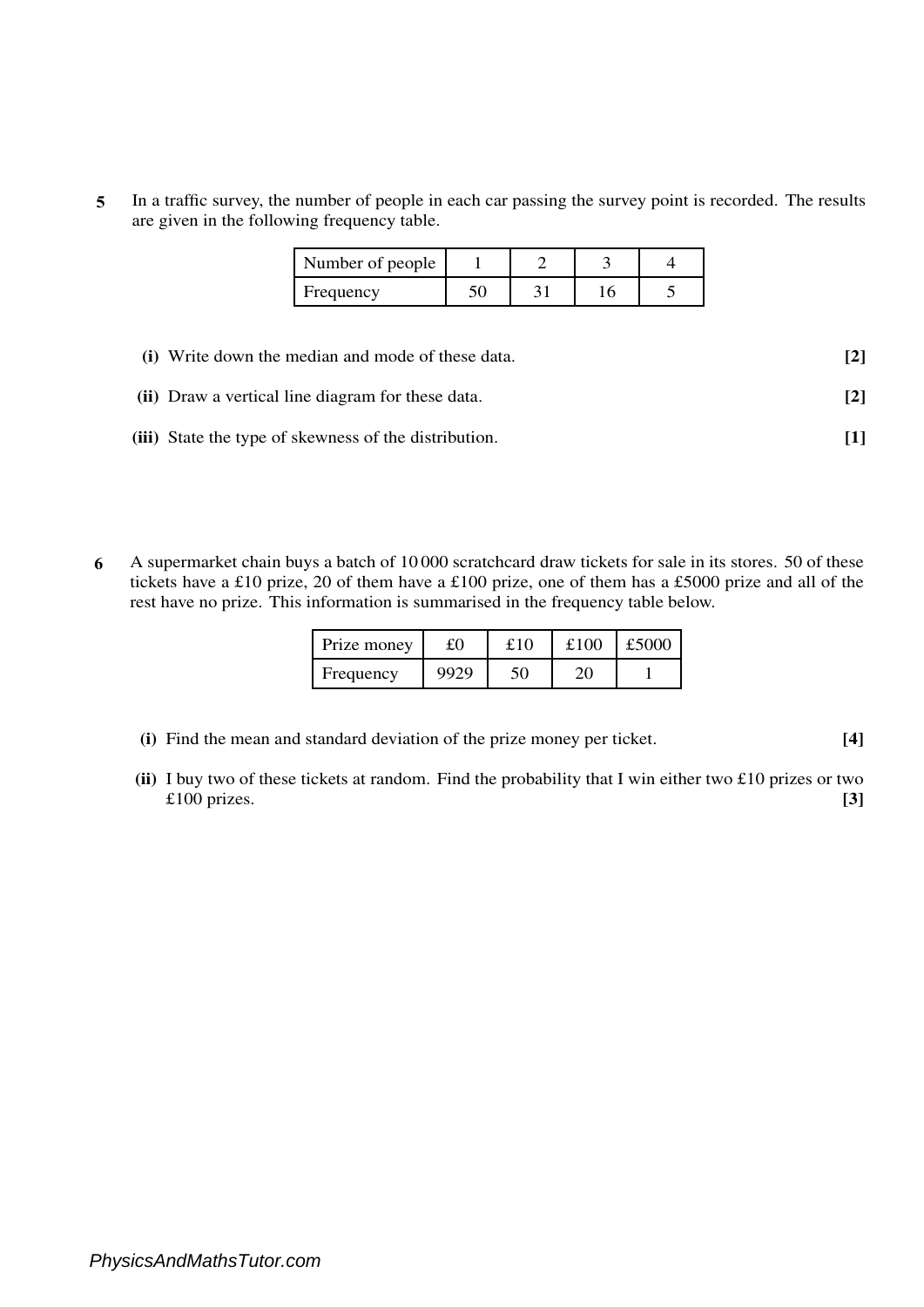**7** The histogram shows the age distribution of people living in Inner London in 2001.



- [1] **(i)** State the type of skewness shown by the distribution.
- [3] **(ii)** Use the histogram to estimate the number of people aged under 25.
- **(iii)** The table below shows the cumulative frequency distribution.

| Age                                                                    |  | 40 |             |  |
|------------------------------------------------------------------------|--|----|-------------|--|
| Cumulative frequency (thousands) $\vert$ 660 $\vert$ 1240 $\vert$ 1810 |  |    | 2490   2770 |  |

| $(A)$ Use the histogram to find the value of a.                               |  |
|-------------------------------------------------------------------------------|--|
| (B) Use the table to calculate an estimate of the median age of these people. |  |